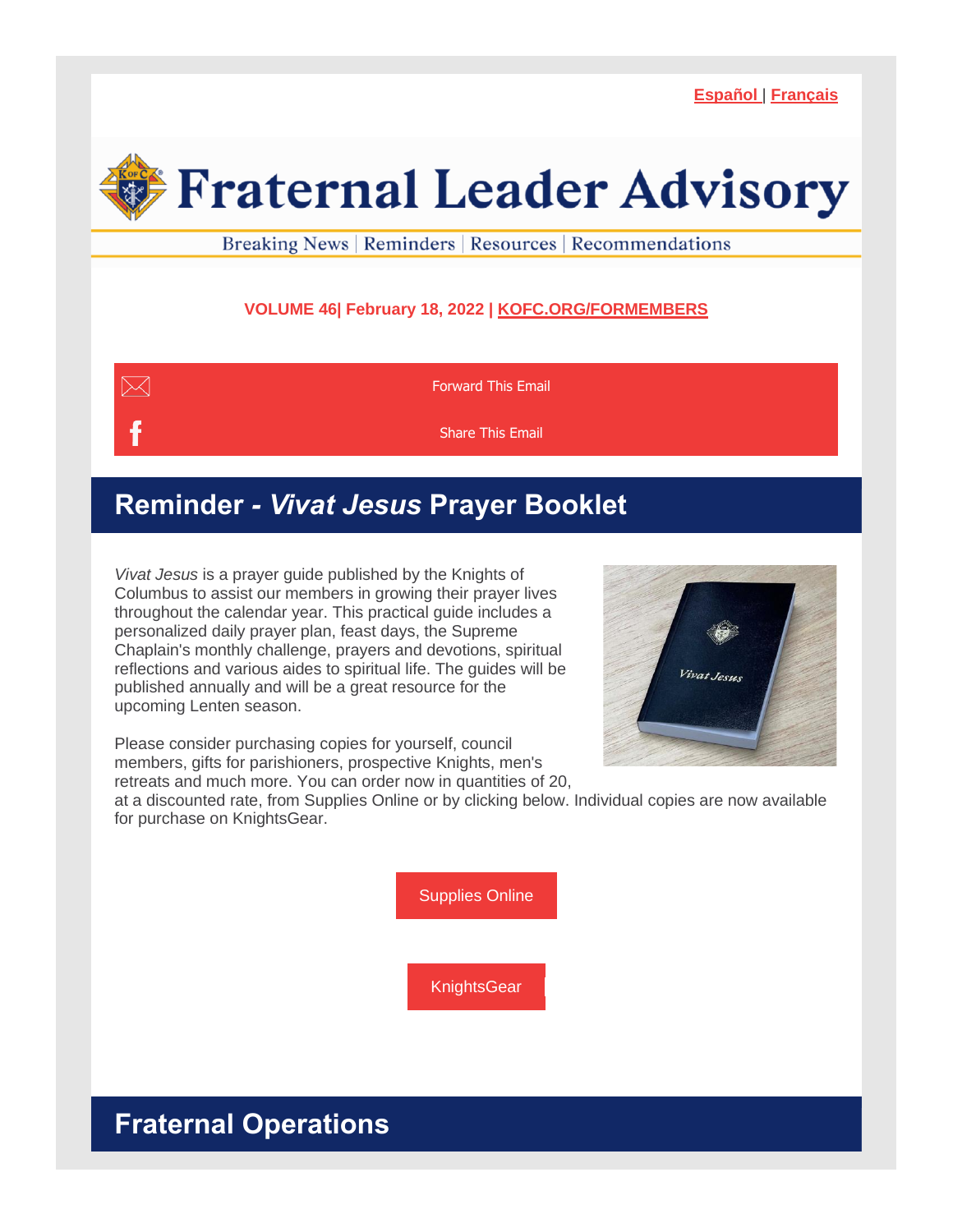#### **Past Due:** *Annual Survey of Fraternal Activity* **(#1728)**

The *Annual Survey of [Fraternal](https://r20.rs6.net/tn.jsp?f=001G2J344cyVkxpvcIJPPpxgWjOeYLS1j5P8zQnFDVgm2QbKCFR4F3NpMbjcbG_WmakR6AltoeUITS3ptFCCPTqPT2hkXu8xkDUaVHrqicffoqbbC8Vu4L21suFA4mBT5c-jbvmgki7R8bdt_IP5E88txj1Yj6FxiOhQebqyO39cGtaeTB9jk95GFGU9tRFOzjCi2v_LV6KxGjSivlM6xHXTsqj8yJWmS_r1qDWaWPIvDQcjvD6Qw-TXU5lNbezdKL0sqEa7dqiuZ8p-kdqUrX8Dvt_U5_NOpbsiO5CuVe5KGOm5Rh2PCBpG9PkfyqKVZejZ-xfAVOmfiLyP9Gs-BIhN-zIabQV_LVZvvubPCOk27I=&c=B-wgeyzMAocMcEbsl1A9CdxcsY1pHzfw3mUDirWwV8AltI4C1033Dg==&ch=DGJ5KiudpNNdNfppXNtVWVIFFcKO531RO3EkR7sIiAq7ZnBG1rNkUA==) Activity (#1728)* was due January 31. Watch this short **[training](https://r20.rs6.net/tn.jsp?f=001G2J344cyVkxpvcIJPPpxgWjOeYLS1j5P8zQnFDVgm2QbKCFR4F3NpP8G2gVEyJhJ78OD5-nX_mqlmtllKihb2hvM9pUFRgsKF1oZf3bGEPp4Sc0YE8AdRLDjP_XrfXfEGUMc9yQ85dMPzmSzo7Z_3aCEe-SqUfTbdRMYzoeZCl3JtP5eSwYXyxautAgwabYEngcjpshNkwUHbeXWibkM0WyegIM_uKKuIsVC7Ogp3PBVtETLfTVIGIbS4RRFlFk-75NPmhvYarMf3fQv75EeJiKb9W29Qa5B7HEByQ1KCMS59FLjw9OOnNs_fETjKW2xkqgsYZbepYA=&c=B-wgeyzMAocMcEbsl1A9CdxcsY1pHzfw3mUDirWwV8AltI4C1033Dg==&ch=DGJ5KiudpNNdNfppXNtVWVIFFcKO531RO3EkR7sIiAq7ZnBG1rNkUA==) [video](https://r20.rs6.net/tn.jsp?f=001G2J344cyVkxpvcIJPPpxgWjOeYLS1j5P8zQnFDVgm2QbKCFR4F3NpP8G2gVEyJhJ78OD5-nX_mqlmtllKihb2hvM9pUFRgsKF1oZf3bGEPp4Sc0YE8AdRLDjP_XrfXfEGUMc9yQ85dMPzmSzo7Z_3aCEe-SqUfTbdRMYzoeZCl3JtP5eSwYXyxautAgwabYEngcjpshNkwUHbeXWibkM0WyegIM_uKKuIsVC7Ogp3PBVtETLfTVIGIbS4RRFlFk-75NPmhvYarMf3fQv75EeJiKb9W29Qa5B7HEByQ1KCMS59FLjw9OOnNs_fETjKW2xkqgsYZbepYA=&c=B-wgeyzMAocMcEbsl1A9CdxcsY1pHzfw3mUDirWwV8AltI4C1033Dg==&ch=DGJ5KiudpNNdNfppXNtVWVIFFcKO531RO3EkR7sIiAq7ZnBG1rNkUA==)** on how to complete the form online. Learn more about why the *Annual Survey of Fraternal Activity* is so important in this *Excerpt from the 2021 Annual Report of the [Supreme](https://r20.rs6.net/tn.jsp?f=001G2J344cyVkxpvcIJPPpxgWjOeYLS1j5P8zQnFDVgm2QbKCFR4F3NpO5gAVmnE9zzZBd2AZxvuYQYlN0o1ZJNiPMW12KnszkFCpTpZjT31UT9Wyg9_SF7uykVkJ-9MutBJtxHtbEh0h95NmC1xj-pgHOIiVa_MPNycHPSgZ8IhX2UMIPW0kSVidgkIXG32ke_b5tpNP2ZGfgZu9f6j-GZgIpEF70JzBLWRDAfI2giHiU=&c=B-wgeyzMAocMcEbsl1A9CdxcsY1pHzfw3mUDirWwV8AltI4C1033Dg==&ch=DGJ5KiudpNNdNfppXNtVWVIFFcKO531RO3EkR7sIiAq7ZnBG1rNkUA==) Knight*, which uses data from the survey to tell the story of our Order.

## **Programs**

#### **Pilgrim Icon Program**

Saturday, March 19th is the Solemnity of Saint Joseph, Spouse of the Blessed Virgin Mary. Consider hosting a "St. Joseph Weekend" in your jurisdiction featuring events like a Pilgrim Icon prayer service, Mass, and the screening of the St. Joseph film. For the film and other resources, visit **[kofc.org/saintjoseph](https://r20.rs6.net/tn.jsp?f=001G2J344cyVkxpvcIJPPpxgWjOeYLS1j5P8zQnFDVgm2QbKCFR4F3NpIS7ZfqVny6eGGJw3ykbZgQ5fYd-l1_Ww1L8y0I9VAZ-nQcAFN-anBTNF2iu2sgGiGKOt6ajdQcwoK_DQgfVGOBpF7zOs7SflJv5L4MWzWnn8-WCsir0wG6smkqNlggxDCitP6lQdfbK&c=B-wgeyzMAocMcEbsl1A9CdxcsY1pHzfw3mUDirWwV8AltI4C1033Dg==&ch=DGJ5KiudpNNdNfppXNtVWVIFFcKO531RO3EkR7sIiAq7ZnBG1rNkUA==)**

#### **Holy Hour**

Consider hosting a Holy Hour for Life. Some ideas for when to host: Upon a positive result of the Dobbs Case or on the upcoming March 25<sup>th</sup> Day of the Unborn Child. You can find guidelines and resources for the Holy Hour for Life at the USCCB's website, **[here](https://r20.rs6.net/tn.jsp?f=001G2J344cyVkxpvcIJPPpxgWjOeYLS1j5P8zQnFDVgm2QbKCFR4F3NpH5_l9uYX_iwSl9wTqPy9czXGwEzme9VdVwOBiDL2Vi4oNQkUchzLDBZiqTFQdATBygxrbynugSNEZP8Qx0UIBqfufGikRFGmJkQ1UasrVcVf071TvCG3FYnEj7Ju7PkDQGbZUOG_lBYB8p97Ypy9Z8TwiqdoY-gpZFildC6UR3ptvy70CH-I4PqW_MyoZFQZw==&c=B-wgeyzMAocMcEbsl1A9CdxcsY1pHzfw3mUDirWwV8AltI4C1033Dg==&ch=DGJ5KiudpNNdNfppXNtVWVIFFcKO531RO3EkR7sIiAq7ZnBG1rNkUA==)**. Additional resources for Holy Hours can be found at **[kofc.org/holyhour.](https://r20.rs6.net/tn.jsp?f=001G2J344cyVkxpvcIJPPpxgWjOeYLS1j5P8zQnFDVgm2QbKCFR4F3NpGWZHFYJQ17Yy2Ji4xJu0LJnZh7rz87gKUHMhQWwGLU_MQKSKwqblBf5x-gGv7sp_jjwHJkhJtharZGA_7ZqdRt0P82LqJlMlKGyI5lLlm1dIUTD0ey3KWPcDjgeQdH-wofZvkxV5AG4ox5gHtZBzxEkEa3EesJXQ8z6lMFxH1BIVJZG-5jj0Lo=&c=B-wgeyzMAocMcEbsl1A9CdxcsY1pHzfw3mUDirWwV8AltI4C1033Dg==&ch=DGJ5KiudpNNdNfppXNtVWVIFFcKO531RO3EkR7sIiAq7ZnBG1rNkUA==)**

For important dates, action items and resources, visit our Overview and Highlights page **[here](https://r20.rs6.net/tn.jsp?f=001G2J344cyVkxpvcIJPPpxgWjOeYLS1j5P8zQnFDVgm2QbKCFR4F3NpK3UqfOVyRe4A9pEeCZ5fPe5HZ8USTksx4i2os9jQWCrG4iAI_wxlGZH28WlFToGpSQto57M7l7Z7BBYGXXbe_P_leVuzyjwtb2TWodZN6Jj8X9oTuzeda3E6J8R4tFV_aN6nodHZ53ilSoF9LzAbW7cCpn8706TmtmIxO0m1SIT-Ppnv0SfXo6tAZalWFYU5ipMf6uo2yCOpc2TABx4BoN8Cl6PPJ02pEN3n0rn8uo3flZFeMlL-qmC-3qV9Lq4WZU9C32vld9EWdi05LAjKBXfcgqD7xPTn0_DY64NjuOEBUCdf064CV6P-B3Z1inpEg==&c=B-wgeyzMAocMcEbsl1A9CdxcsY1pHzfw3mUDirWwV8AltI4C1033Dg==&ch=DGJ5KiudpNNdNfppXNtVWVIFFcKO531RO3EkR7sIiAq7ZnBG1rNkUA==)**.

## **Invite & Engage**

#### **District Deputies – Engage with the Grand Knights in Your District**

For the last couple of years, members of our Fraternal Field Team have been conducting District Deputy Check-ins throughout North America. We have learned a lot about how to best serve and support DDs as a result of this engagement. We hope that you have found them valuable as well, and that you are conducting similar outreach to the grand knights in your district.

Based on lessons learned from the DD Check-ins, our field staff has developed a brief **[PowerPoint](https://r20.rs6.net/tn.jsp?f=001G2J344cyVkxpvcIJPPpxgWjOeYLS1j5P8zQnFDVgm2QbKCFR4F3NpO5gAVmnE9zzej0NTMja5m8W-G2vAd13Z9u9RoJ4C7KHc1OUQuW9D2P5sepxhJYYpwsSSjTpLsnIr2Utu8LRNwliMs66zBc45gxlLtIAG8nG0-0LEdjgayKjCw6zvFQRHNJ8_Tu3G0cJemU5_Xr9lVeUH0owdacN4UVAR7-SGLQMr9PaLkGNP0U=&c=B-wgeyzMAocMcEbsl1A9CdxcsY1pHzfw3mUDirWwV8AltI4C1033Dg==&ch=DGJ5KiudpNNdNfppXNtVWVIFFcKO531RO3EkR7sIiAq7ZnBG1rNkUA==)** to guide and inform your engagement with grand knights. We hope that you will find it beneficial. Whether you use this agenda or your own the most important thing is that you be engaged. Your councils need the guidance and support that only you can provide.

#### **District Deputies – Are You On-Track?**

The goal for district deputies in our quarterly incentive was to be at 70% of goal or better by December 31, and to be at 100% of goal by March 31. Also, your state council has a goal of one Exemplification of Charity, Unity & Fraternity per district per quarter. Are you on-track to meet those goals? Visit **[kofc.org/membership](https://r20.rs6.net/tn.jsp?f=001G2J344cyVkxpvcIJPPpxgWjOeYLS1j5P8zQnFDVgm2QbKCFR4F3NpBcdbrbme3WF0CJ2vbf0IqaDiNQUwX-cl3ryr4jclIcKJmOIY_6vkBa6DtntXoCkdXwt6YwT2Z_5PdY40DuDa9sqspI6B4OSG9f1-la43Gk4a_SedOFcEKxaP5E0CJYwxwaksPEkqIkuRIvjcZVLT5AVCtN8dnjYuR4SMizXXG8dAkASU2BClnjYHS7db52UNj3bJxc0H0gEueImr9ppB7xMf6w9cmxwSYGYBiTDOco-SzsI2RL2VGX9pRux5LScA7RWXgjrcxXKgcqympQYBF9Mi5l4uS9OlQ==&c=B-wgeyzMAocMcEbsl1A9CdxcsY1pHzfw3mUDirWwV8AltI4C1033Dg==&ch=DGJ5KiudpNNdNfppXNtVWVIFFcKO531RO3EkR7sIiAq7ZnBG1rNkUA==)** for ideas that may help, and **[kofc.org/incentives](https://r20.rs6.net/tn.jsp?f=001G2J344cyVkxpvcIJPPpxgWjOeYLS1j5P8zQnFDVgm2QbKCFR4F3NpLlUk6OjMcuty0H9ZM4FVRRiQdG-6PsCfC5mJuk26fXROVoBF_lTrwOCdnamNZP7sDPtOmKcgBzFjFA4yLLhZK54VM0XUidV-Cs1eQqRVj5cnOgxV_yXdwdGrRzx96TtdocKhs7-Ey1iBYzf_lxGPaPIvtKj-Fy49THc5rLCviGT3pZDVciinYxDCEcmkDkXM_AOYCWk0EBaWnDbBwl4ppdWcksY-sr_kFRevKmQwZ1YfN_c-X4_o6wGI3n93ESNv_FVGrGo1m_-mRIliI2cp2WaAx9Sd06JoZebIzeLqpMHoIaG6tRFswo=&c=B-wgeyzMAocMcEbsl1A9CdxcsY1pHzfw3mUDirWwV8AltI4C1033Dg==&ch=DGJ5KiudpNNdNfppXNtVWVIFFcKO531RO3EkR7sIiAq7ZnBG1rNkUA==)** for the details on our entire program of membership incentives.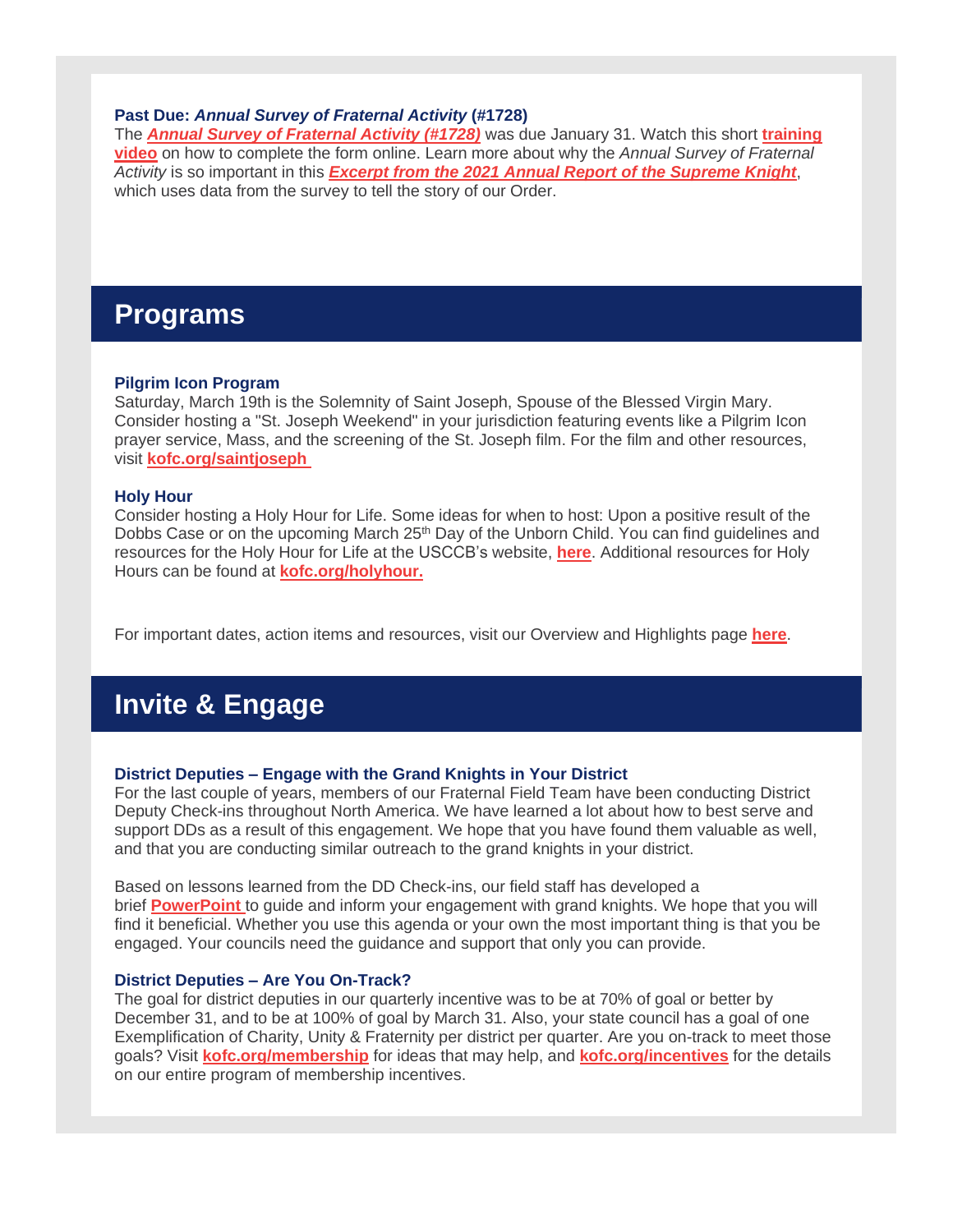## **District Deputy Corner**

- **NOTE**: In order to be considered for **Star [District](https://r20.rs6.net/tn.jsp?f=001G2J344cyVkxpvcIJPPpxgWjOeYLS1j5P8zQnFDVgm2QbKCFR4F3NpKOIKgGOTvqW1txHSVyG0QFwnfUBjqT0bdQ5ym7D30JheZdqQLB9f7yq5PRdfbUTELBDPtBYA77EDDLEfgMa02C2KeG5uoeq3PtR-cHHoEgiQMZPpxm0KXPp_tarekv48sGCVNzuGEw1xx6VNTFweeQm37VLgyo0r3n0KfHfIcEIgrPrPI6cqAE=&c=B-wgeyzMAocMcEbsl1A9CdxcsY1pHzfw3mUDirWwV8AltI4C1033Dg==&ch=DGJ5KiudpNNdNfppXNtVWVIFFcKO531RO3EkR7sIiAq7ZnBG1rNkUA==)** the first *[District](https://r20.rs6.net/tn.jsp?f=001G2J344cyVkxpvcIJPPpxgWjOeYLS1j5P8zQnFDVgm2QbKCFR4F3NpIt6cre7M0Q1dP3htVtGegap5Ff1tof8pts9WkYn2vamcisBoHkIuRd1mTnOaYuxxKjeRvEkdBNhi3Q2qzSCGLuqndbJp9poIvp1UpVywRxok2T-8AfRN2bv9LFNvEb-UscrDT8ixJwHVD2jR5lpOM4rIE29hYdJMQ==&c=B-wgeyzMAocMcEbsl1A9CdxcsY1pHzfw3mUDirWwV8AltI4C1033Dg==&ch=DGJ5KiudpNNdNfppXNtVWVIFFcKO531RO3EkR7sIiAq7ZnBG1rNkUA==) Deputy [Semiannual](https://r20.rs6.net/tn.jsp?f=001G2J344cyVkxpvcIJPPpxgWjOeYLS1j5P8zQnFDVgm2QbKCFR4F3NpIt6cre7M0Q1dP3htVtGegap5Ff1tof8pts9WkYn2vamcisBoHkIuRd1mTnOaYuxxKjeRvEkdBNhi3Q2qzSCGLuqndbJp9poIvp1UpVywRxok2T-8AfRN2bv9LFNvEb-UscrDT8ixJwHVD2jR5lpOM4rIE29hYdJMQ==&c=B-wgeyzMAocMcEbsl1A9CdxcsY1pHzfw3mUDirWwV8AltI4C1033Dg==&ch=DGJ5KiudpNNdNfppXNtVWVIFFcKO531RO3EkR7sIiAq7ZnBG1rNkUA==) Report on Council Status* (#944) must be submitted by **March 1.**
- Founder's Day March 29 Coordinate a district wide Exemplification of Charity, Unity, and Fraternity during the month of March. If possible, hold the event in person and invite attendees to bring donations for a local pro-life center, food bank, or homeless shelter.

## **Council Officer Corner**

#### **Grand Knight**

- The *[Semiannual](https://r20.rs6.net/tn.jsp?f=001G2J344cyVkxpvcIJPPpxgWjOeYLS1j5P8zQnFDVgm2QbKCFR4F3NpFATQ8ofpZGCv3evF7HmJJsb1nssZjgOkrpmG3Vk3EqPOc16jf5vPFQiVljhzAdC4MZm_z6-2e612ZrNT_n5PQQ0ODkehQD5Nwk5zzd8PS3YruyLMc9fKwE0XeqsmJhQiE8hcYJLf-DC&c=B-wgeyzMAocMcEbsl1A9CdxcsY1pHzfw3mUDirWwV8AltI4C1033Dg==&ch=DGJ5KiudpNNdNfppXNtVWVIFFcKO531RO3EkR7sIiAq7ZnBG1rNkUA==) Council Audit Report* (#1295) was due February 15. If you have not already done so, please submit this form.
- Lent begins March 2. Contact your pastor to discuss how your council can support the parish. He may be interested in the **Good Friday Family [Promotion](https://r20.rs6.net/tn.jsp?f=001G2J344cyVkxpvcIJPPpxgWjOeYLS1j5P8zQnFDVgm2QbKCFR4F3NpGWZHFYJQ17Y7dvr77AM15VwHj9sM6EMP8CGKyk-MAUbtyc_7bIxuUmUL3uTBGTsRKHJKWIu4xzqlMaYPY3w_eMVVQu3Y83znEh2VQsUkiAwYhGxeIn4klT-0Td7_3qPjmDJ7ATMSDln5qcZ7crw3UDid0zo4sTPoWKLf2Jh0SFBT01COq0UfNkUZ_7cAMPddBqk7Bc2Qh5Z&c=B-wgeyzMAocMcEbsl1A9CdxcsY1pHzfw3mUDirWwV8AltI4C1033Dg==&ch=DGJ5KiudpNNdNfppXNtVWVIFFcKO531RO3EkR7sIiAq7ZnBG1rNkUA==)** and **[Spiritual](https://r20.rs6.net/tn.jsp?f=001G2J344cyVkxpvcIJPPpxgWjOeYLS1j5P8zQnFDVgm2QbKCFR4F3NpHEd2k3Al1eBhurTMpPojks9zgUSP70eYdeenV3eayLQ-1rKY7WgeUUXWeWL-wZyoh1uI1t7q32hkf5UG6EBqI11drz7R0t5iSLOXyLvERbh_GOtvL0H3Jnp0VCUqFK1B4crSRydukEV8yH4-Ua_I0-ZRk8Zy12Txs5iWIHrXuwpvOCFb_eInsplD7Ai8RfQYQ==&c=B-wgeyzMAocMcEbsl1A9CdxcsY1pHzfw3mUDirWwV8AltI4C1033Dg==&ch=DGJ5KiudpNNdNfppXNtVWVIFFcKO531RO3EkR7sIiAq7ZnBG1rNkUA==) [Reflection](https://r20.rs6.net/tn.jsp?f=001G2J344cyVkxpvcIJPPpxgWjOeYLS1j5P8zQnFDVgm2QbKCFR4F3NpHEd2k3Al1eBhurTMpPojks9zgUSP70eYdeenV3eayLQ-1rKY7WgeUUXWeWL-wZyoh1uI1t7q32hkf5UG6EBqI11drz7R0t5iSLOXyLvERbh_GOtvL0H3Jnp0VCUqFK1B4crSRydukEV8yH4-Ua_I0-ZRk8Zy12Txs5iWIHrXuwpvOCFb_eInsplD7Ai8RfQYQ==&c=B-wgeyzMAocMcEbsl1A9CdxcsY1pHzfw3mUDirWwV8AltI4C1033Dg==&ch=DGJ5KiudpNNdNfppXNtVWVIFFcKO531RO3EkR7sIiAq7ZnBG1rNkUA==)**.
- Meet with your officers and directors to discuss your progress toward earning the **[Star](https://r20.rs6.net/tn.jsp?f=001G2J344cyVkxpvcIJPPpxgWjOeYLS1j5P8zQnFDVgm2QbKCFR4F3NpP0AWgzaeV3q8khhoZ0cNv7CyK3XpcKQaKEQnQXXNSs7wHHxd9yagnYj8Lb3TXjtSmb1yBEZvr1gLAEGz-81--_e-p3c-GLTIIDEkgd11EIud20c6wwkb51mJHUC7hsMnVicGtJuS3dIhE7vvdLEIgYjY8S5YfDVaBj3JVGtHdcjV46pMECut6w=&c=B-wgeyzMAocMcEbsl1A9CdxcsY1pHzfw3mUDirWwV8AltI4C1033Dg==&ch=DGJ5KiudpNNdNfppXNtVWVIFFcKO531RO3EkR7sIiAq7ZnBG1rNkUA==) [Council](https://r20.rs6.net/tn.jsp?f=001G2J344cyVkxpvcIJPPpxgWjOeYLS1j5P8zQnFDVgm2QbKCFR4F3NpP0AWgzaeV3q8khhoZ0cNv7CyK3XpcKQaKEQnQXXNSs7wHHxd9yagnYj8Lb3TXjtSmb1yBEZvr1gLAEGz-81--_e-p3c-GLTIIDEkgd11EIud20c6wwkb51mJHUC7hsMnVicGtJuS3dIhE7vvdLEIgYjY8S5YfDVaBj3JVGtHdcjV46pMECut6w=&c=B-wgeyzMAocMcEbsl1A9CdxcsY1pHzfw3mUDirWwV8AltI4C1033Dg==&ch=DGJ5KiudpNNdNfppXNtVWVIFFcKO531RO3EkR7sIiAq7ZnBG1rNkUA==) Award**. Review the **Remote [Programming](https://r20.rs6.net/tn.jsp?f=001G2J344cyVkxpvcIJPPpxgWjOeYLS1j5P8zQnFDVgm2QbKCFR4F3NpFATQ8ofpZGCre9wvVjBbVkvfw-OTPgOvvLnhQ2Xqn9izdRu5upeEiKlYkM_1aHDgka2UWLRHE_4dbc8FB3OmM55ZD7eXWJt76QGxKFfgS-oYsWKT6xpVF1jYyRUD0Vt3jl8oA7LnLr2q-WX9tLWi7VDCs_8qRFc_59jKvIIdYwGoJU_EO3VtlM7Pt3_-i42NHR6oiQzi03M&c=B-wgeyzMAocMcEbsl1A9CdxcsY1pHzfw3mUDirWwV8AltI4C1033Dg==&ch=DGJ5KiudpNNdNfppXNtVWVIFFcKO531RO3EkR7sIiAq7ZnBG1rNkUA==) Supplement** and work with your district deputy and field agent on membership goals and **[Fraternal](https://r20.rs6.net/tn.jsp?f=001G2J344cyVkxpvcIJPPpxgWjOeYLS1j5P8zQnFDVgm2QbKCFR4F3NpHGSW7oirZnPjkOb05GserG86ef-JdgmqypSPkfoBP73f9IUg_4c-cUQ-CQCj4-NV81FUTgUjStOctByO_UXms5AJnej_Kx89hKhJwFRoYjHvi6eaWSAFNpbf1Y8c9beCgFTz6ssRpoMnpDExqWUXE0mYI93AUzcEd3zGmHwlAbJ&c=B-wgeyzMAocMcEbsl1A9CdxcsY1pHzfw3mUDirWwV8AltI4C1033Dg==&ch=DGJ5KiudpNNdNfppXNtVWVIFFcKO531RO3EkR7sIiAq7ZnBG1rNkUA==) Benefits [Seminars](https://r20.rs6.net/tn.jsp?f=001G2J344cyVkxpvcIJPPpxgWjOeYLS1j5P8zQnFDVgm2QbKCFR4F3NpHGSW7oirZnPjkOb05GserG86ef-JdgmqypSPkfoBP73f9IUg_4c-cUQ-CQCj4-NV81FUTgUjStOctByO_UXms5AJnej_Kx89hKhJwFRoYjHvi6eaWSAFNpbf1Y8c9beCgFTz6ssRpoMnpDExqWUXE0mYI93AUzcEd3zGmHwlAbJ&c=B-wgeyzMAocMcEbsl1A9CdxcsY1pHzfw3mUDirWwV8AltI4C1033Dg==&ch=DGJ5KiudpNNdNfppXNtVWVIFFcKO531RO3EkR7sIiAq7ZnBG1rNkUA==)**.

#### **Financial Secretary**

• Review the **Prospect Tab [Walkthrough](https://r20.rs6.net/tn.jsp?f=001G2J344cyVkxpvcIJPPpxgWjOeYLS1j5P8zQnFDVgm2QbKCFR4F3NpFATQ8ofpZGCL2YCECOK5b-7DEO1nkc4TqJgGpOGkcS8yNQjuuHAYGXTmma3PioT3h6z8q9tVJlepoFvmMF6UmMBYEwaxNuPABSN9kPNKePKvB2oWelq65EacC2-tOCRIAkq5V_6q-qtKXiKvf_KuyrtdtlTVRHAe0yY3vpE1j4JHebhM6l03ydtYQAw8qxIWA==&c=B-wgeyzMAocMcEbsl1A9CdxcsY1pHzfw3mUDirWwV8AltI4C1033Dg==&ch=DGJ5KiudpNNdNfppXNtVWVIFFcKO531RO3EkR7sIiAq7ZnBG1rNkUA==)** so you are familiar with the process of inviting online members to join your council.

# **Important Links**



*For a full list of who receives this newsletter and the FLA Archives, [please](https://r20.rs6.net/tn.jsp?f=001G2J344cyVkxpvcIJPPpxgWjOeYLS1j5P8zQnFDVgm2QbKCFR4F3NpBcdbrbme3WFN_JJ6CMTphKL83_ZAw7Dej6JHRSMp-ImIfP8oSsNrvjrOvcxHzS_9kkMBbmwumkDLWEnjxqqKcZnl6Pe9fUi-yKLFZSWoTA9vJsne9TBiwzyaArsjQOmBa-vsPZzjGEN55QV6OUuP290Y_7PUMWq4GTFsyYs9y4Z-GCZjiOtbWPHf4Dnn5HVmS0DbstTyKEfBGMTTWlYJSBfE4dU6Bt9HPQv5_IcNrM7xGISchki4QSQNoIyHaRvFsVoD98tvSGd0xJP0EjruqWzYdLRhLE6LKdu4eKG-303&c=B-wgeyzMAocMcEbsl1A9CdxcsY1pHzfw3mUDirWwV8AltI4C1033Dg==&ch=DGJ5KiudpNNdNfppXNtVWVIFFcKO531RO3EkR7sIiAq7ZnBG1rNkUA==) click here[..](https://r20.rs6.net/tn.jsp?f=001G2J344cyVkxpvcIJPPpxgWjOeYLS1j5P8zQnFDVgm2QbKCFR4F3NpBcdbrbme3WFN_JJ6CMTphKL83_ZAw7Dej6JHRSMp-ImIfP8oSsNrvjrOvcxHzS_9kkMBbmwumkDLWEnjxqqKcZnl6Pe9fUi-yKLFZSWoTA9vJsne9TBiwzyaArsjQOmBa-vsPZzjGEN55QV6OUuP2-bdI_C9_0Twg==&c=B-wgeyzMAocMcEbsl1A9CdxcsY1pHzfw3mUDirWwV8AltI4C1033Dg==&ch=DGJ5KiudpNNdNfppXNtVWVIFFcKO531RO3EkR7sIiAq7ZnBG1rNkUA==)*